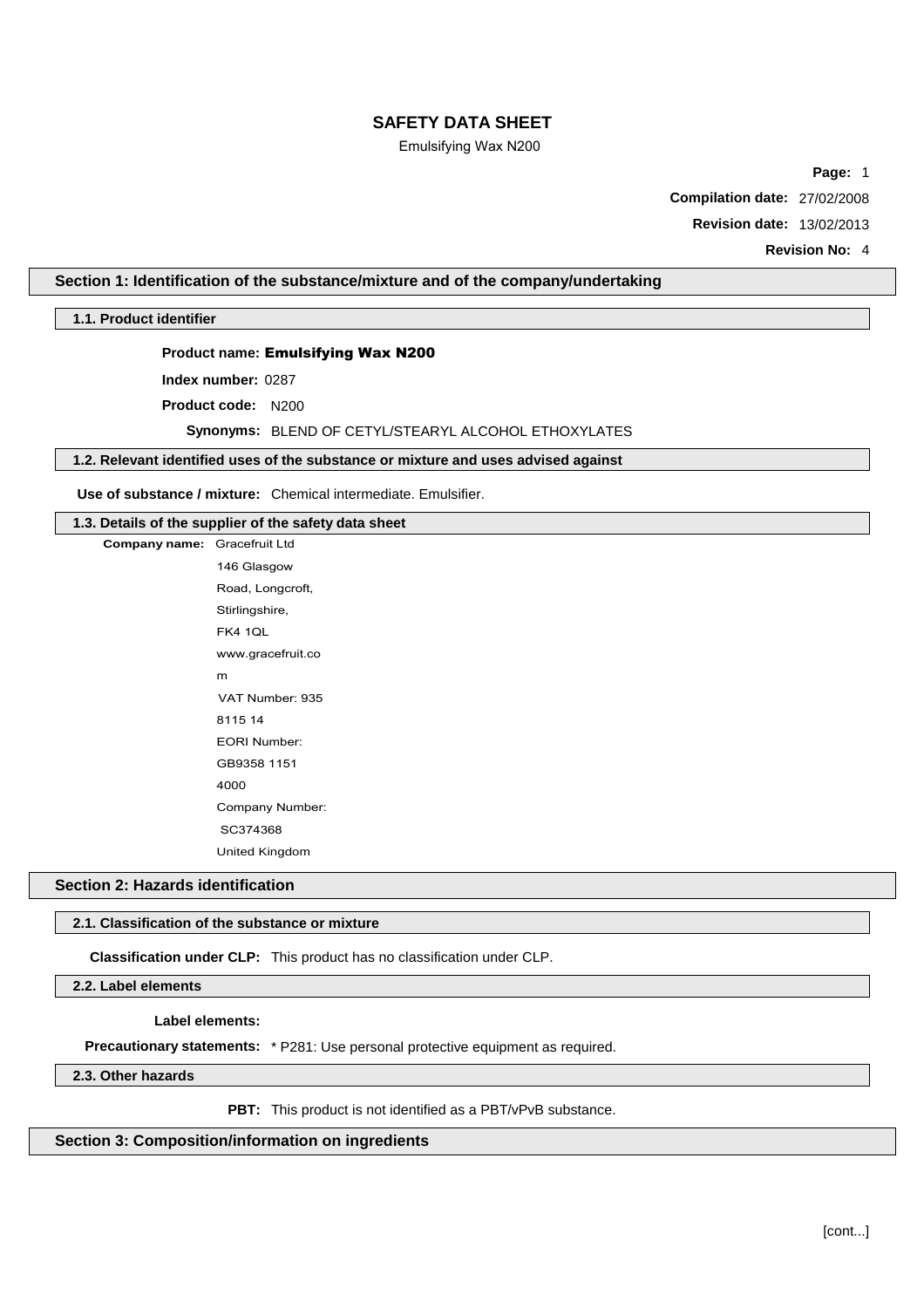## Emulsifying Wax N200

## **3.1. Substances**

### **Chemical identity:** Emulsifying Wax N200

# **Section 4: First aid measures**

#### **4.1. Description of first aid measures**

**Skin contact:** Remove all contaminated clothes and footwear immediately unless stuck to skin. Wash immediately with plenty of soap and water. Seek medical advice if irritation occurs after washing. **Eye contact:** Bathe the eye with running water for 15 minutes. Consult a doctor.

**Ingestion:** Do not induce vomiting. If conscious, give half a litre of water to drink immediately. Consult a doctor.

**Inhalation:** Remove casualty from exposure ensuring one's own safety whilst doing so.

# **4.2. Most important symptoms and effects, both acute and delayed**

**Skin contact:** There may be mild irritation at the site of contact.

**Eye contact:** There may be irritation and redness.

**Ingestion:** There may be soreness and redness of the mouth and throat.

**Inhalation:** There may be irritation of the throat with a feeling of tightness in the chest.

**4.3. Indication of any immediate medical attention and special treatment needed**

# **Section 5: Fire-fighting measures**

## **5.1. Extinguishing media**

**Extinguishing media:** Carbon dioxide. Use water spray to cool containers. Alcohol or polymer foam. Dry

chemical powder. Suitable extinguishing media for the surrounding fire should be used.

#### **5.2. Special hazards arising from the substance or mixture**

**Exposure hazards:** In combustion emits toxic fumes of carbon dioxide / carbon monoxide.

# **5.3. Advice for fire-fighters**

**Advice for fire-fighters:** Wear protective clothing to prevent contact with skin and eyes.

# **Section 6: Accidental release measures**

#### **6.1. Personal precautions, protective equipment and emergency procedures**

**Personal precautions:** Refer to section 8 of SDS for personal protection details.

# **6.2. Environmental precautions**

**Environmental precautions:** Contain the spillage using bunding. Do not discharge into drains or rivers.

## **6.3. Methods and material for containment and cleaning up**

**Clean-up procedures:** Mix with sand or vermiculite. Transfer to a suitable container. Wash the spillage site with large amounts of water.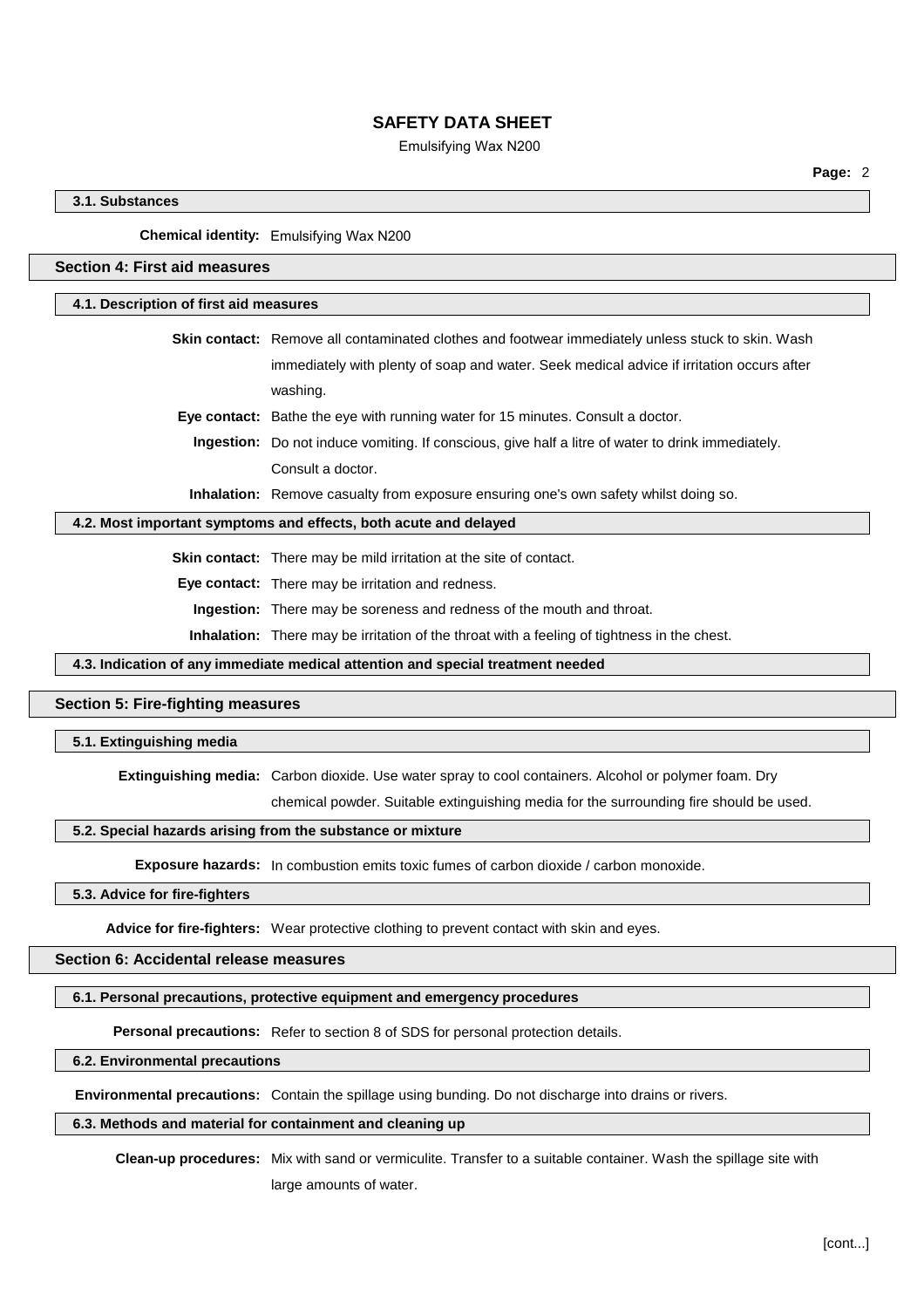### Emulsifying Wax N200

**6.4. Reference to other sections**

## **Section 7: Handling and storage**

#### **7.1. Precautions for safe handling**

**Handling requirements:** Ensure there is exhaust ventilation of the area. Avoid direct contact with the substance.

#### **7.2. Conditions for safe storage, including any incompatibilities**

**Storage conditions:** Store in a cool, well ventilated area. Keep container tightly closed. Keep away from sources of ignition.

**Suitable packaging:** Must only be kept in original packaging.

**7.3. Specific end use(s)**

#### **Section 8: Exposure controls/personal protection**

# **8.1. Control parameters**

**Workplace exposure limits:** No data available.

**DNEL/PNEC Values**

**DNEL / PNEC** No data available.

#### **8.2. Exposure controls**

**Engineering measures:** Ensure there is sufficient ventilation of the area. **Respiratory protection:** Self-contained breathing apparatus must be available in case of emergency. **Hand protection:** Protective gloves. **Eye protection:** Safety goggles. **Skin protection:** Protective clothing with elasticated cuffs and closed neck. Ensure safety shower is to hand.

## **Section 9: Physical and chemical properties**

#### **9.1. Information on basic physical and chemical properties**

**Odour:** Characteristic odour

**Solubility in water:** Slightly soluble

**Boiling point/range°C:** >100 **Melting point/range°C:** 47-52

**Flash point°C:** >200 **pH:** 6-7(3%)

**9.2. Other information**

**Other information:** No data available.

**Section 10: Stability and reactivity**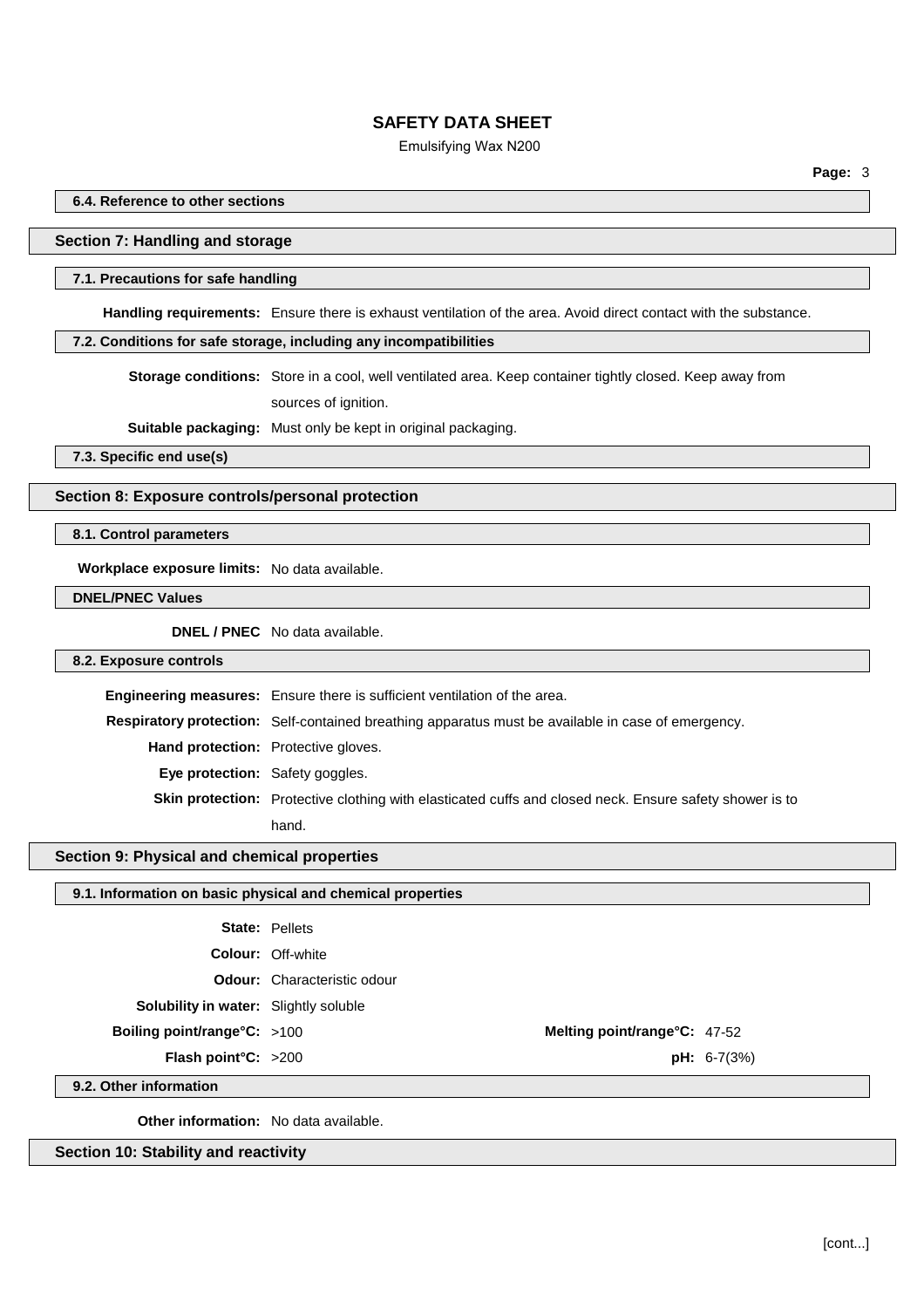# Emulsifying Wax N200

**Page:** 4

### **10.1. Reactivity**

#### **10.2. Chemical stability**

**Chemical stability:** Stable under normal conditions.

# **10.3. Possibility of hazardous reactions**

#### **10.4. Conditions to avoid**

**Conditions to avoid:** Flames. Sources of ignition.

**10.5. Incompatible materials**

**Materials to avoid:** Strong oxidising agents.

## **10.6. Hazardous decomposition products**

**Haz. decomp. products:** In combustion emits toxic fumes.

#### **Section 11: Toxicological information**

# **11.1. Information on toxicological effects**

**Toxicity values:**

| Route | pecies     | ™est | 'alue   | Units |
|-------|------------|------|---------|-------|
| ORL   | <b>RAT</b> | LD50 | $-200C$ | mg/kg |

**Symptoms / routes of exposure**

**Skin contact:** There may be mild irritation at the site of contact.

**Eye contact:** There may be irritation and redness.

**Ingestion:** There may be soreness and redness of the mouth and throat.

**Inhalation:** There may be irritation of the throat with a feeling of tightness in the chest.

## **Section 12: Ecological information**

**12.1. Toxicity**

**Ecotoxicity values:** No data available.

**12.2. Persistence and degradability**

**Persistence and degradability:** Biodegradable.

**12.3. Bioaccumulative potential**

**12.4. Mobility in soil**

### **12.5. Results of PBT and vPvB assessment**

**PBT identification:** This product is not identified as a PBT/vPvB substance.

## **12.6. Other adverse effects**